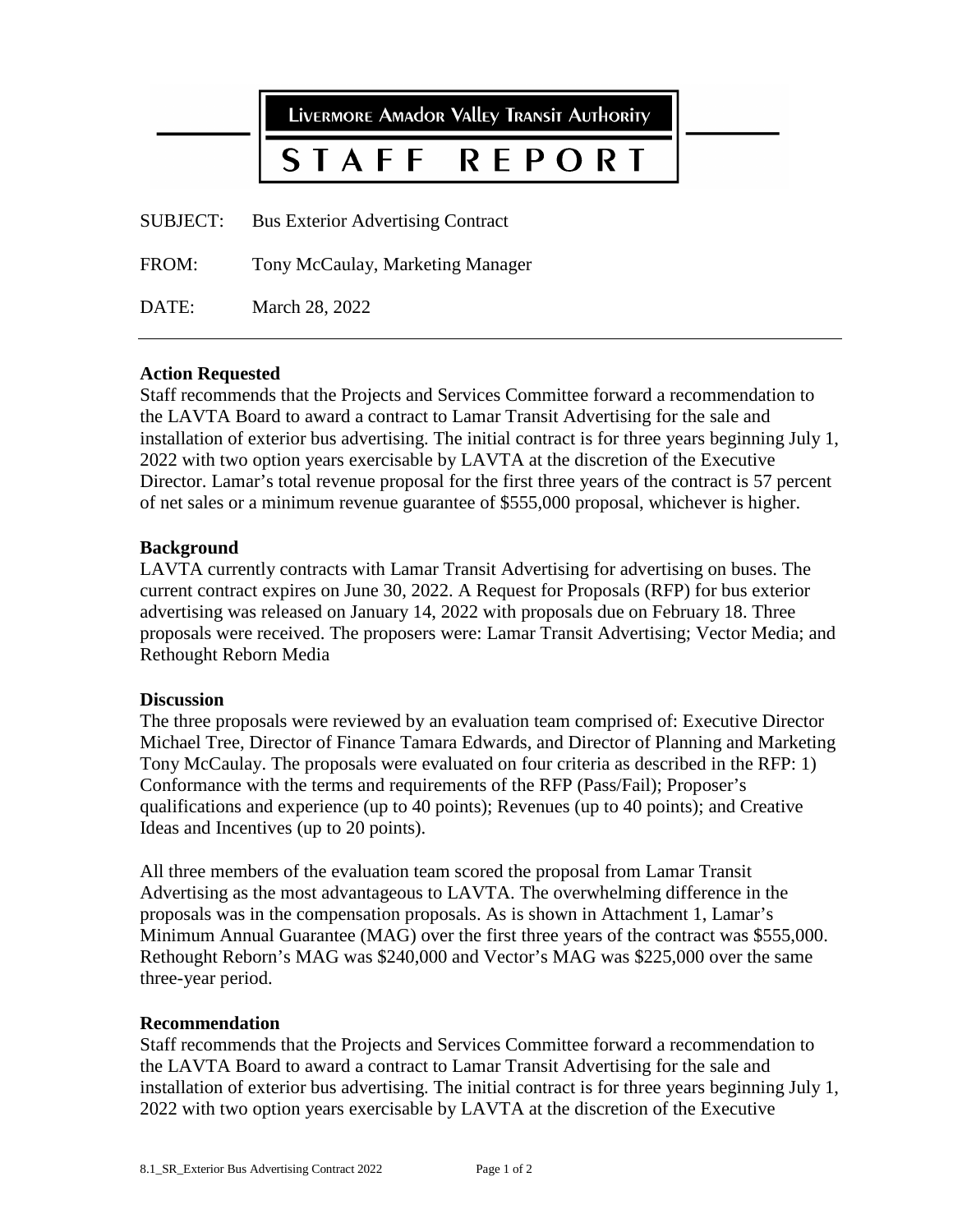Director. Lamar's total revenue proposal for the first three years of the contract is 57 percent of net sales or a minimum revenue guarantee of \$555,000 proposal, whichever is higher.

## Attachments:

1. Exterior Advertising Services Compensation Proposals